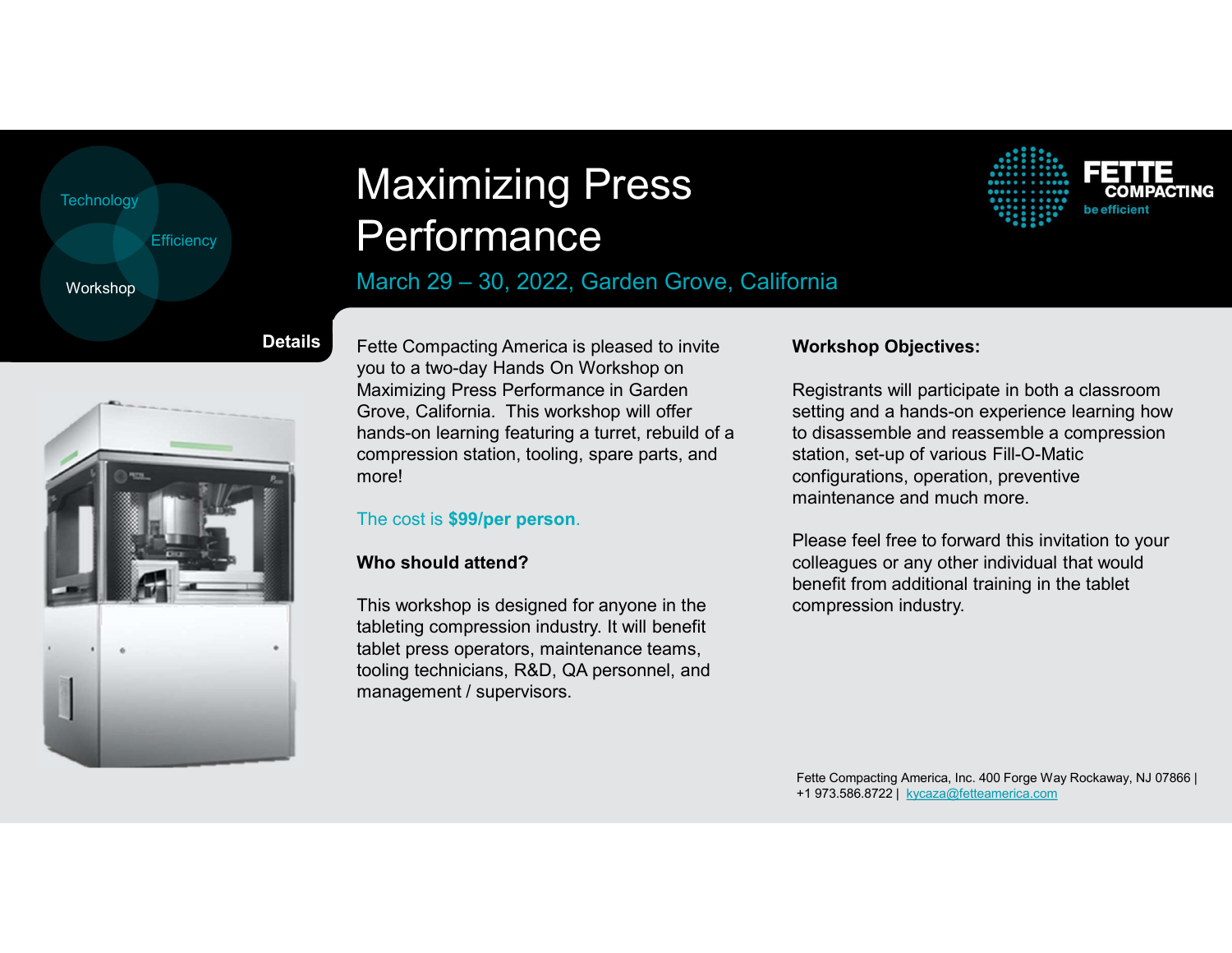| Technology |                   |                |   |
|------------|-------------------|----------------|---|
|            | <b>Efficiency</b> |                |   |
| Workshop   |                   |                | a |
|            |                   | <b>Details</b> |   |

# Efficiency **Performance** Maximizing Press<br>Performance<br>March 29 – 30, 2022, Garden Grove, California Maximizing Press<br>Performance<br>March 29 – 30, 2022, Garden Grove, California<br>Contact us today to secure your space! To register, please subl

### March 29 - 30, 2022, Garden Grove, California

Contact us today to secure your space!

Meet some of our Fette Compacting America team:

Rosario Palminteri – Sr. Manager, Lifetime **Efficiency** 

John Lucibello – After-Sales Specialist

John Murphy – Service Engineer

Location: Hyatt Regency Orange County 11999 Harbor Boulevard Garden Grove, CA 92840

### To register, please submit full name, email address and company name to:

CTING

Contact: Karen Ycaza Email: kycaza@fetteamerica.com Phone: +1 973.586.8722 x226

Each attendee will receive: Buffet lunch Fette Compacting handouts & gift Certificate of attendance after workshop

Fette Compacting America, Inc. 400 Forge Way Rockaway, NJ 07866 | +1 973.586.8722 | kycaza@fetteamerica.com